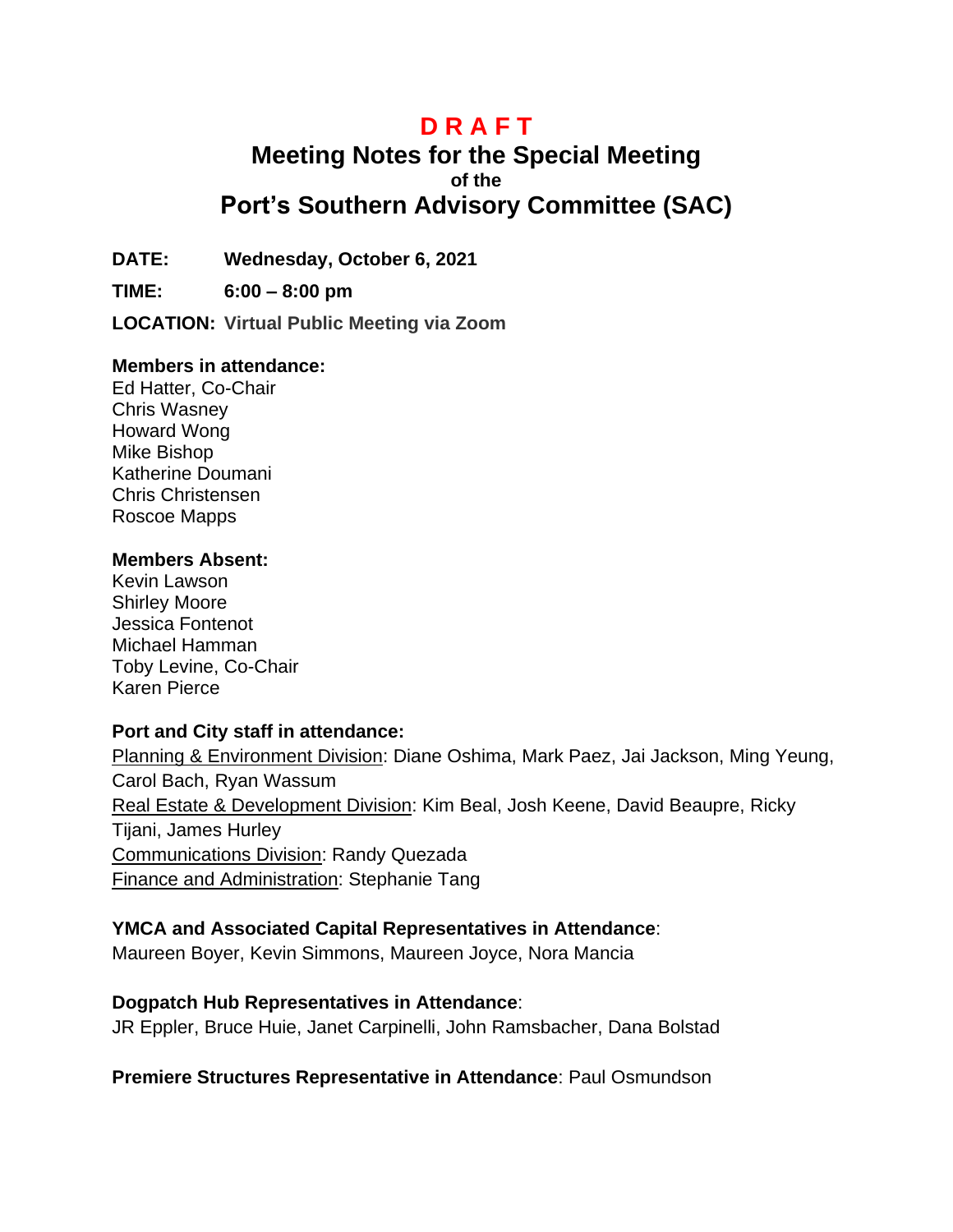**Brookfield Representatives in Attendance**: Kelly Pretzer, Catherine Reilly and Vincent Chang and Chris Obayda of Grimshaw Architects

#### **Others in attendance:**

Ted Choi, City Kayak and Northern Advisory Committee member Donovan Lacy Daphne Magnawa Dick Ba **Nor** Alice Rogers, South Park Resident **Brian** Geoffrey Johnson Y. Jewett Penny Wells, Bay Water Trail Jamie Brunning-Miles Ryan Lee Susan Eschweiler Bab Fitz Kevin Norman Liz Mullen Takija Garcher Kartik Gathani

#### **1. Introductions and Announcements**

Co-Chair Edward Hatter announced that there was less than a quorum of members present and began the meeting.

Port staff and SAC members recognized Brendan O'Meara for his service as a member of the Port's Maritime Division and contributions, as well as support of the work of the advisory committee.

**2. Acceptance of Draft August 25th 2021 SAC [Meeting Notes](file://///cifs-group/I/Portwide/Advisory%20Committees/SAC/Meetings/2021.10.06%20Meeting/Draft%208.25.21%20SAC%20Meeting%20Notes.pdf%20(sfport.com))** (6:15 – 6:20)

The SAC members postponed the adoption of the meeting notes due to the absence of a quorum.

**3. Informational Presentation on the Crane Cove Park Historic Buildings (671 Illinois – Kneass and Bldg. 49) Request for Proposals**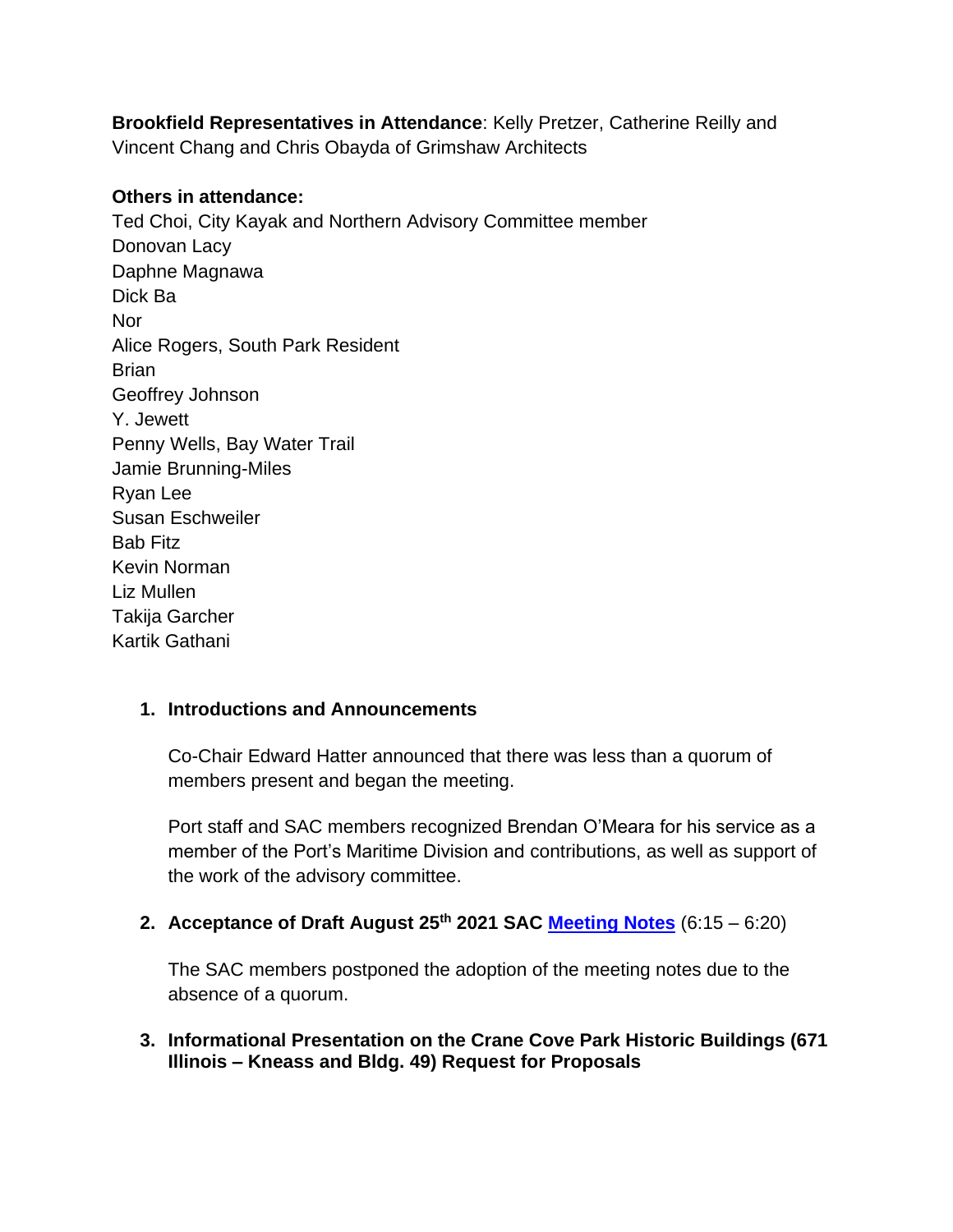Jamie Hurley, Port Development Project Manager provided a slide presentation that can be accessed by clicking on this **[link](Crane%20Cove%20Buildings%20RFP%20Results%20Presentation%20|%20SF%20Port)**. The presentation provided a summary of the background that led to the Port's issuance of the RFP including the goals that were presented to the SAC for comment prior to issuance. Jamie said that representatives of each of the respondent teams were present at the meeting and would be provided an opportunity to speak at the end of the staff presentation. Jamie concluded by stating that the YMCA proposal scored well on the financials and explained that the Port would deliver an upgraded Building 49 core and shell that includes accessibility upgrades but not seismic upgrades.

SAC members commented in support of the YMCA proposal and questioned the proposed construction budget of the other respondent because it appeared to be excessively low. SAC members also asked about the timing of the project stating that they hoped it could be advanced to meet the needs of Crane Cove Park. The project team indicated that additional building upgrades are proposed to make the building and operations more sustainable, but that this work would not result in significant delays.

The SAC also received public comment in favor of the YMCA proposal.

Jamie addressed the proposals for the development of 671 Illinois Street (Kneass Building) by stating that the Premiere Structures proposal scored higher due to the financials, but that the Dogpatch Hub proposal was strong in its community based programming. Jamie reported that the review and scoring resulted in a one-point difference between the proposals. Jamie talked about the goals for the proposal that sought a community based use program, but that also seek to minimize risk to the Port by having a partner with community uses that are economically feasible. He also explained that Port staff will seek direction from the Port Commission regarding whether to re-issue the RFP and that staff and the Commission will consider comments from tonight's meeting.

SAC members questioned the Port's definition of the development opportunity and whether such a small building should be required to generate revenue to the Port. Some members also expressed displeasure at having the historic structure converted to Class A office space adjacent to Crane Cove Park. Members asked about the historic preservation considerations and Jamie explained that Mark Paez, the Port's Historic Preservation staff, evaluated the development concepts and provided a technical memorandum that was considered by the review panel. They also asked it was possible for the respondents to merge and submit a joint proposal and Jamie informed them that the Port was open to such a response. Jamie said he would return to the SAC for comment if it was determined that a new RFP would be issued.

The SAC received public comment in favor of the Dogpatch Hub proposal for the Kneass Building citing that the Dogpatch neighborhood has experienced explosive growth without the necessary community facilities to support the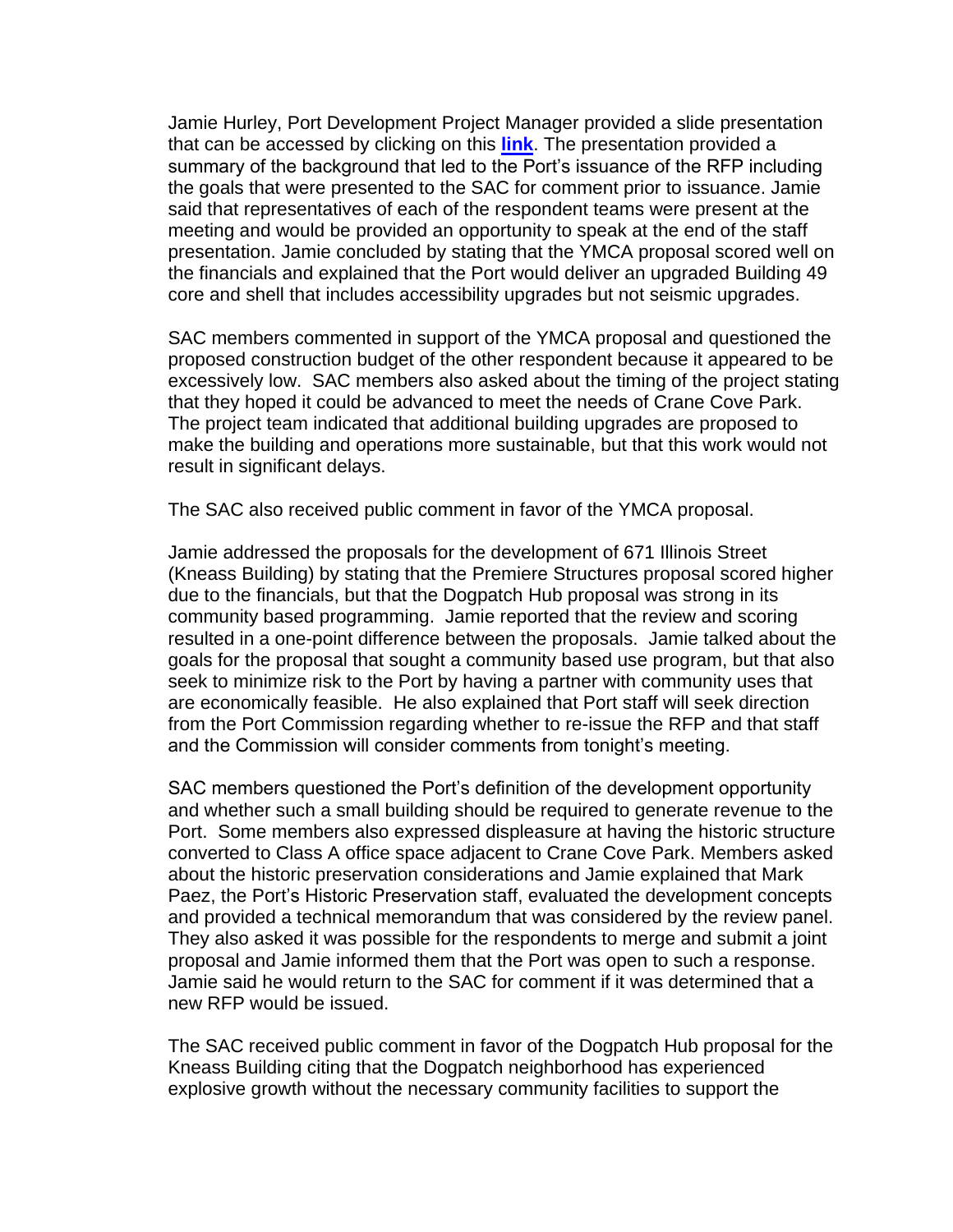population and because the Hub proposal was truly community based. The public also pointed out that the Dogpatch Hub proposal included a budget \$10 million less than Premiere Structures and urged the SAC to recommend the Port Commission re-issue the RFP with clear values that reflect the community's comment in favor of community benefit verses revenue.

After hearing public comment the SAC discussed sending a letter to the Port Commission to express its support for the YMCA and to ask the Commission to issue a new RFP for the Kneass Building. Port staff explained that a draft letter documenting the SAC and public comment at the meeting and recommending the issuance of a new RFP for the Kneass Building could be circulated to all SAC members for their consent. Co-Chair Hatter asked that staff prepare a letter for member comment.

**4. Pier 70 Mixed-Use (Waterfront Site) Development Project Update for Parcel A** – Informational Presentation on new design and proposed Design For Development (D4D) amendment

Ryan Wassum, Port Urban Designer, introduced the item by providing an update on the status of the development project and explained that significant changes to the previously approved design for a building on Parcel A and the occupancy program require SAC comment and Port Commission as well as City Planning Commission approvals. Kelly Pretzer, Brookfield Properties, followed with a slide presentation that can be accessed by clicking this **[link](Pier%2070%20Parcel%20A%20Redesign%20Presentation%20|%20SF%20Port)**. Kelly talked about the project phasing and provided an update on the horizontal development including the Building 15 move and planning for upcoming special events. She also addressed the development of Parcel A with a Mass Timber office building that was presented to the Central Waterfront Advisory Group (CWAG) in 2019. She continued by explaining that the design of the building is inflexible and cannot accommodate life science uses so Brookfield decided to start a new design process. Kelly also explained the conflict between the D4D and the Pier 70 Special Use District resulting from the potential life sciences occupancy that requires an amendment of the D4D.

Vincent Chang and Chris Obeyda of Grimshaw Architects followed Kelly with a slide presentation of their new design that can be accessed by clicking on this **[link](Brookfield%20Parcel%20A%20-%20SAC%20Presentation_10.6.21_1.pdf%20|%20SF%20Port)**. The design team talked about the drivers of the new design and how that translated into the utilization of a building module that provides the flexibility lacking in the previous design. They stated that the new building would be the same square-footage and consistent with the site context including the 90-foot height limit and the Design for Development (D4D) Agreement requirements. They talked about the D4D provisions that require development on Parcel A to reference the height and scale of the adjacent historic Building 113. The team members also talked about the materiality of the building that will be constructed of concrete.